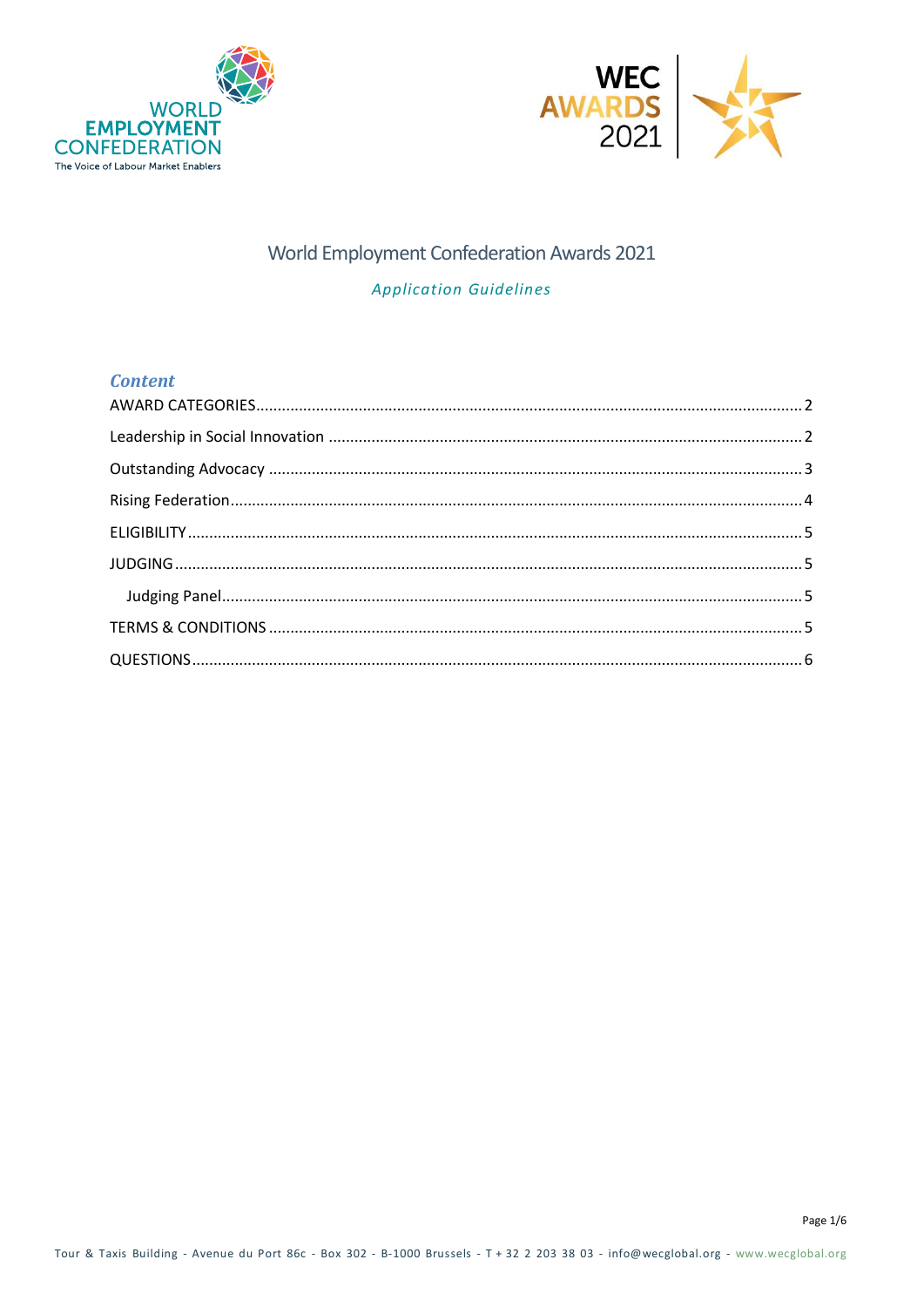



### **AWARD CATEGORIES**

# **Leadership in Social Innovation**

<span id="page-1-1"></span><span id="page-1-0"></span>In a changing world of work characterised by more volatility, uncertainty and diverse forms of work, the employment industry must come up with innovative solutions for working, learning and providing social protection for all.

For federation members of the World Employment Confederation to genuinely lead in this changing world of work they must innovate with schemes and activities to empower people and companies. This award recognises the true federation leaders in the changing world of work and aims at rewarding experience and concrete initiatives that WEC national federation members have developed to improve the working lives of people, for instance via access to work opportunities for most disadvantaged people, innovative training schemes, broader health insurance coverage, access to mortgage loans, etc.

# *Leader in Social Innovation (30%) – 400-word limit*

Demonstrate what is unique or innovative about the activities or service/support your National Federation provides for its members, the agency workers or the user-companies by answering the following question:

• *What social innovation program has your National Federation created or utilised?*

#### *Impact (40%) – 500-word limit*

Demonstrate how people inside and outside your Federation were impacted by the problem and the solving of the problem by answering the following questions:

- *Outline a problem your community has faced and describe how the program or initiative your federation implemented is addressing the issue.*
- *What has your federation learnt from this process?*
- *Why should this program or initiative be considered social innovation?*

# *Social Outreach (30%) – 400-word limit*

Demonstrate the social outreach of your National Federation's initiatives by answering the following questions:

- *How does your National Federation lead the world of work within your community?*
- *How do you invest in giving back?*
- *How does your National Federation demonstrate social outreach beyond the financial bottom line to integrate social, ethical, environmental and philanthropic values into its core decision making processes and culture?*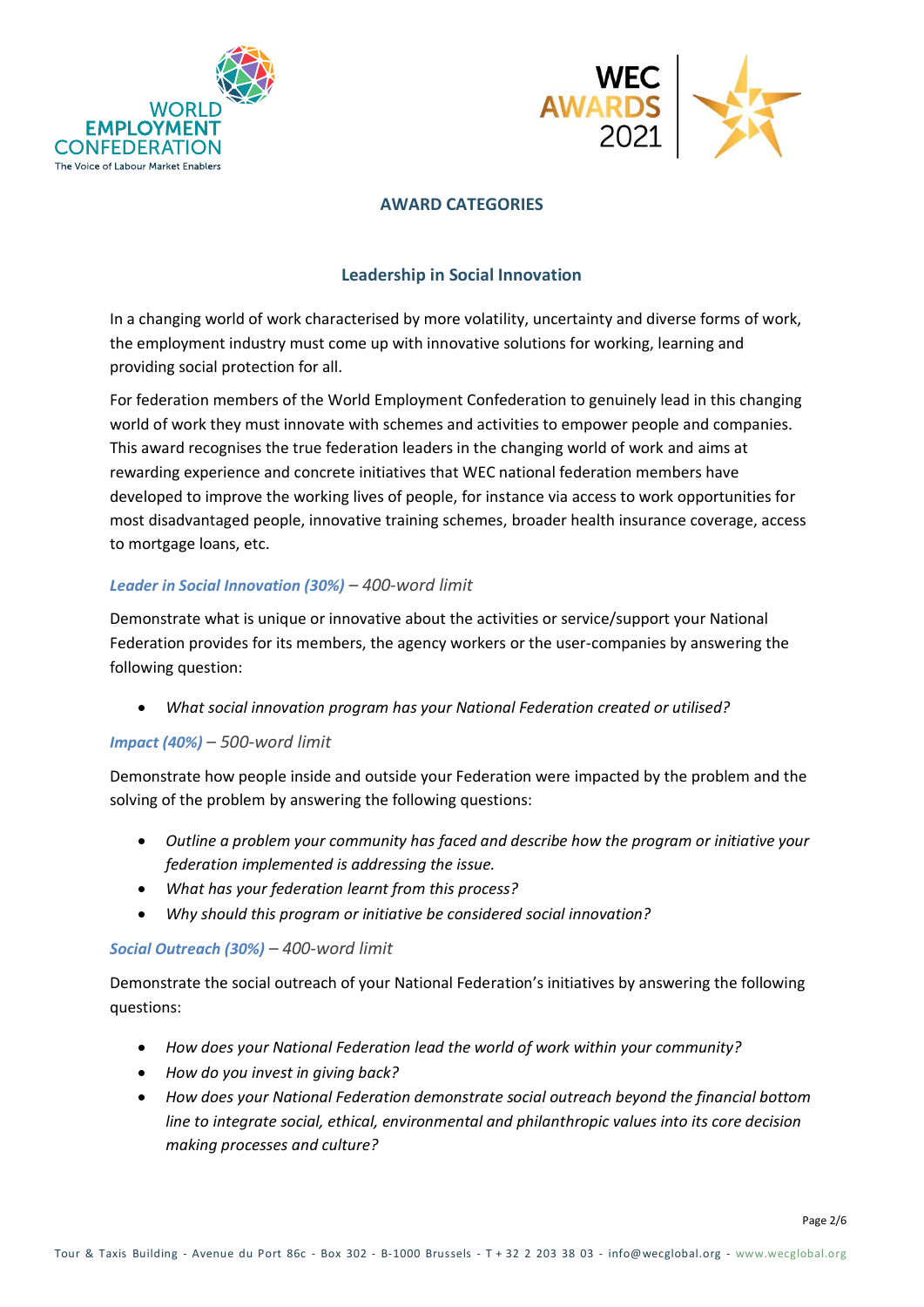



### **Outstanding Advocacy**

<span id="page-2-0"></span>The World Employment Confederation is the voice of the employment industry and, in a changing world of work, the strength and influence of our voice must be compelling. This award recognises the critical importance of outstanding advocacy program, campaign or event that has delivered respect, understanding and real impact through stakeholder influence.

#### *Response to Industry Threat (40%) – 500-word limit*

Demonstrate your understanding of the regulatory climate in your country and the initiatives of your National Federation in response to a threat.

- *Describe a change in legislation/regulation that was put forward and explain why this was considered a threat to the industry in your country.*
- *Describe the actions that you took in response to this legislation/regulation and outline how these activities were different from your everyday advocacy actions, if relevant.*

#### *Result Driven Analysis (30%) – 400-word limit*

In reflection upon the results of the action, answer the following questions:

- *What was the result of the action?*
- *How do you know it was successful?*

Provide specific references and specific data to support your claim. References and supporting materials can be submitted in the Attachments & Supporting Materials tab on the application form.

#### *Future Advocacy (30%) – 400-word limit*

In reflection on the action mentioned above, answer the following questions:

- *How have the actions been a 'game changer' and how have the activities served the original purpose?*
- *Describe the new relationships with stakeholders that you have developed. How will you use these relationships in the future?*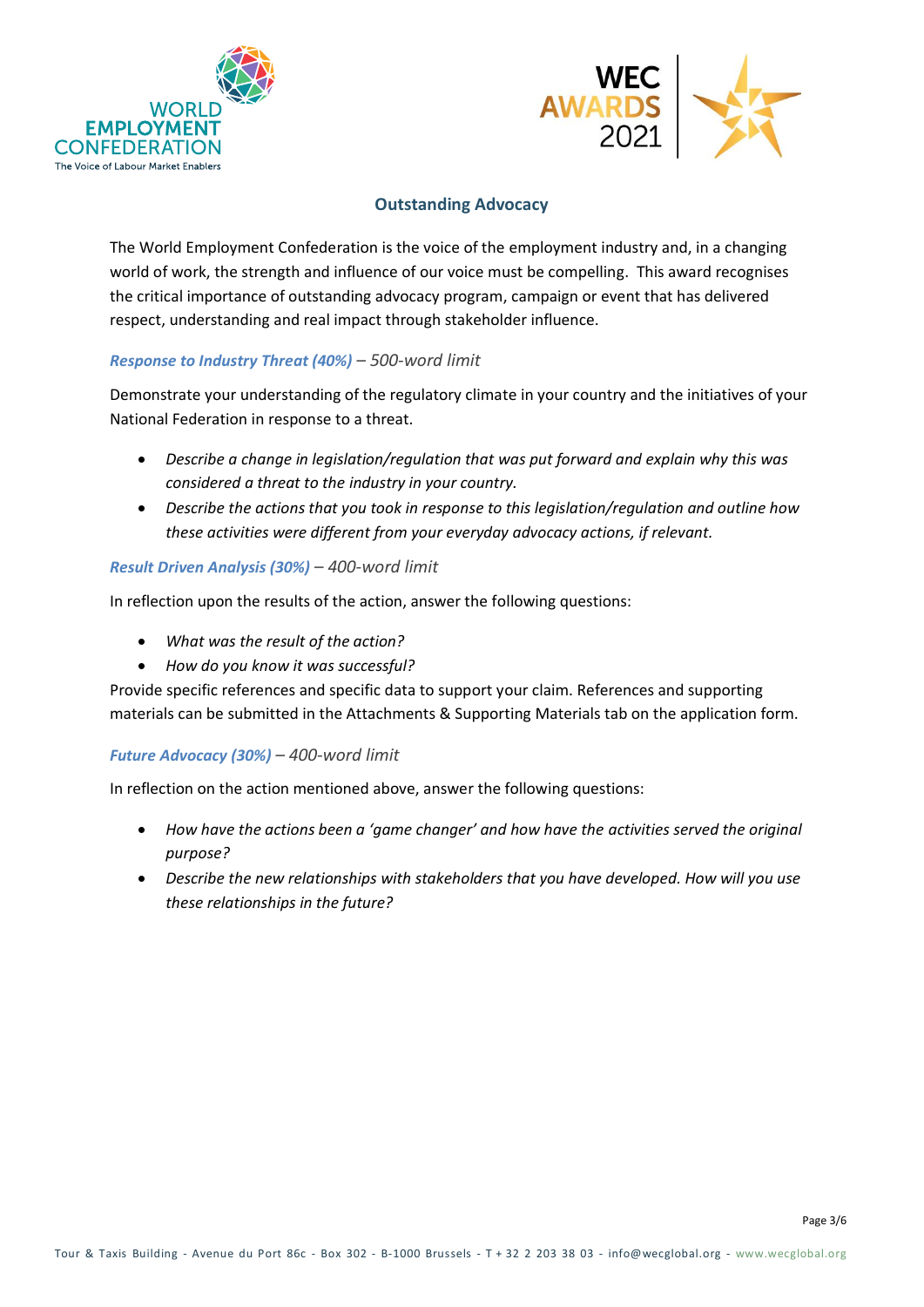



# **Rising Federation**

<span id="page-3-0"></span>The World Employment Confederation derives its strength through the commitment of its federation members to leadership, continuous improvement and good governance. This award recognises the inspirational development of a national federation, over the past three years, such that the federation stands as a model for other confederation members, in its class, to admire and follow.

This award is open to both small and large federation members. The judging of this award will take the size of the federation and the activities done in order to develop into account.

#### *Development Over Time (30%) – 500-word limit*

Establishing or developing an association takes time, commitment and determination. Demonstrate your Federation's development over time by answering the following questions:

- Describe where you were as a Federation 3 years ago:
	- o *How many staff members did you have?*
	- o *Which HR services did you cover?*
	- o *How many members did you have?*
	- o *What services did you provide to your members?*
- Describe your Federation today:
	- o *How has your association developed over the last 3 years?*

#### *Continuous Improvement & Quality (30%) – 400-word limit*

Demonstrate your Federation's dedication, enthusiasm and responsiveness to ensuring a positive outcome for our Industry by answering the following questions:

- *How does your Federation go above and beyond its usual duties?*
- *How do you measure this and share the results?*
- *How does your Association assess its service level?*

*Industry Vision & Inspiration (40%) – 400-word limit*

Demonstrate your Federation's industry vision by answering the following questions:

- *How does your Federation inspire its Members and the broader industry?*
- *How do you plan to achieve business objectives, make an impact within the industry and improve the professionalism of the recruitment industry as a whole?*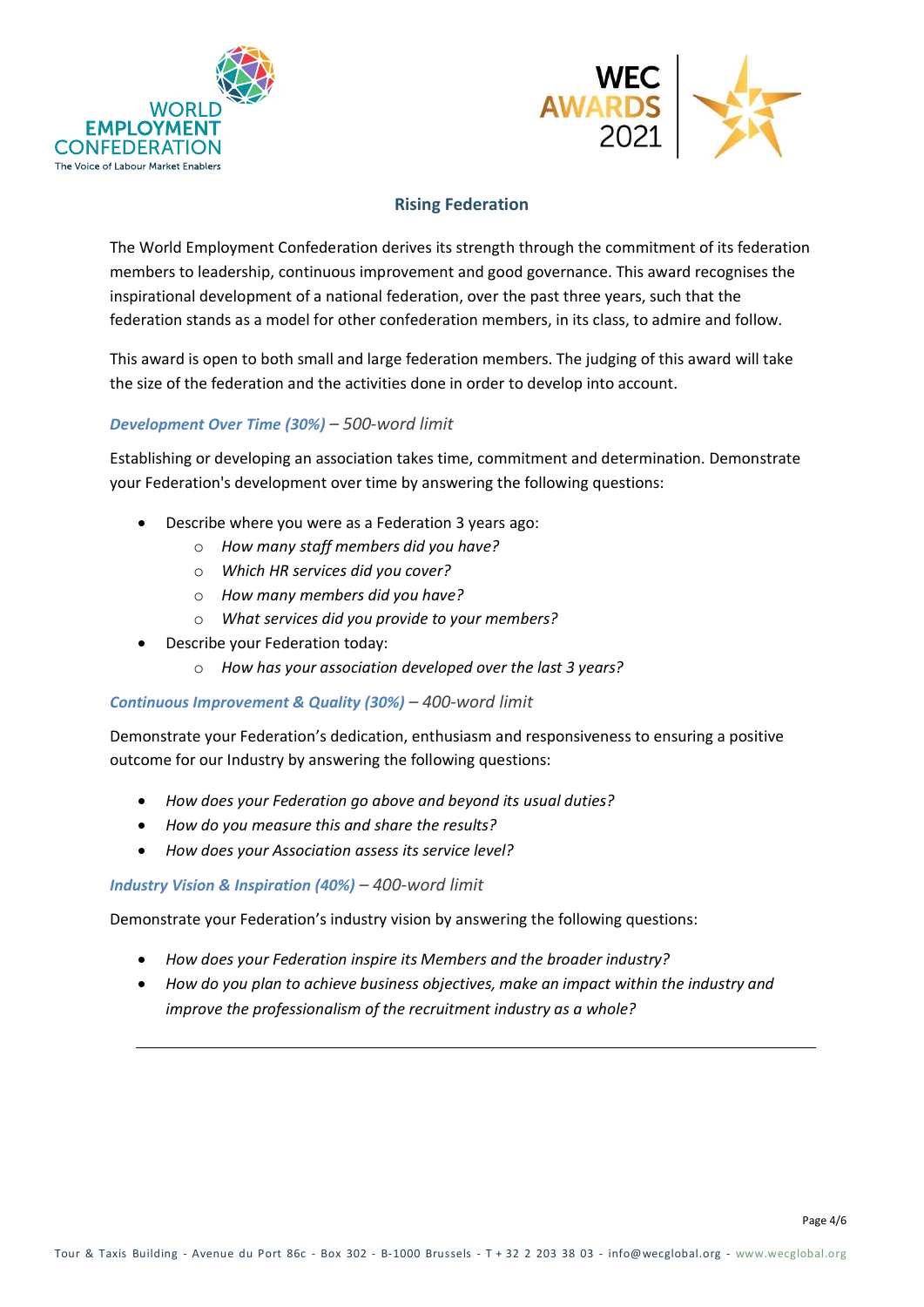



# **ELIGIBILITY**

<span id="page-4-0"></span>All current National Federation members of the World Employment Confederation will be eligible to apply, as long as they have settled their WEC membership fees

Applications must be submitted in writing in English. Any supporting documents (up to four) in the applicant's language (brochures, press clippings, pictures, testimonials, videos etc.) can be submitted as part of the references for the submission.

All applications will be submitted through this [link](https://wecglobalawards.awardsplatform.com/) and into the award round, *WEC Awards 2021.*

# **JUDGING**

# <span id="page-4-2"></span><span id="page-4-1"></span>**Judging Panel**

Each category shall have a judging panel made up from members of the WEC Board, a previous winner and the Head Office.

| <b>Rising Federation</b> | <b>Leadership in Social</b> | <b>Outstanding Advocacy</b> |
|--------------------------|-----------------------------|-----------------------------|
|                          | Innovation                  |                             |
| <b>Bettina Schaller</b>  | <b>Charles Cameron</b>      | John Healy                  |
| <b>Geraldine King</b>    | Jurrien Koops               | Suchita Dutta               |
| Michael Freytag          | Robin Lechtenfeld           | Jochem de Boer              |

Commentary on the award criteria is required from the judges.

# **TERMS & CONDITIONS**

<span id="page-4-3"></span>1. Entrants will be required to have a minimum written component of their application to ensure that judges are assessing like-for-like submissions. The written component must be in English.

2. Entrants should submit a short video **(maximum 2 minutes)** explaining their entry which could be used at the Awards Ceremony, published online if they are to win the Award, or as marketing for future awards seasons.

3. Maximum video duration permitted per entries are non-negotiable. Video entries must be able to be viewed via youtube or vimeo. Links to the video are to be provided in the entry form submission.

4. Entries received after the due date will not be accepted. Entries close at **23:59 CEST on Friday 17th September 2021**. No further extension will be granted. It is the responsibility of the entrant to ensure their entry is received on time.